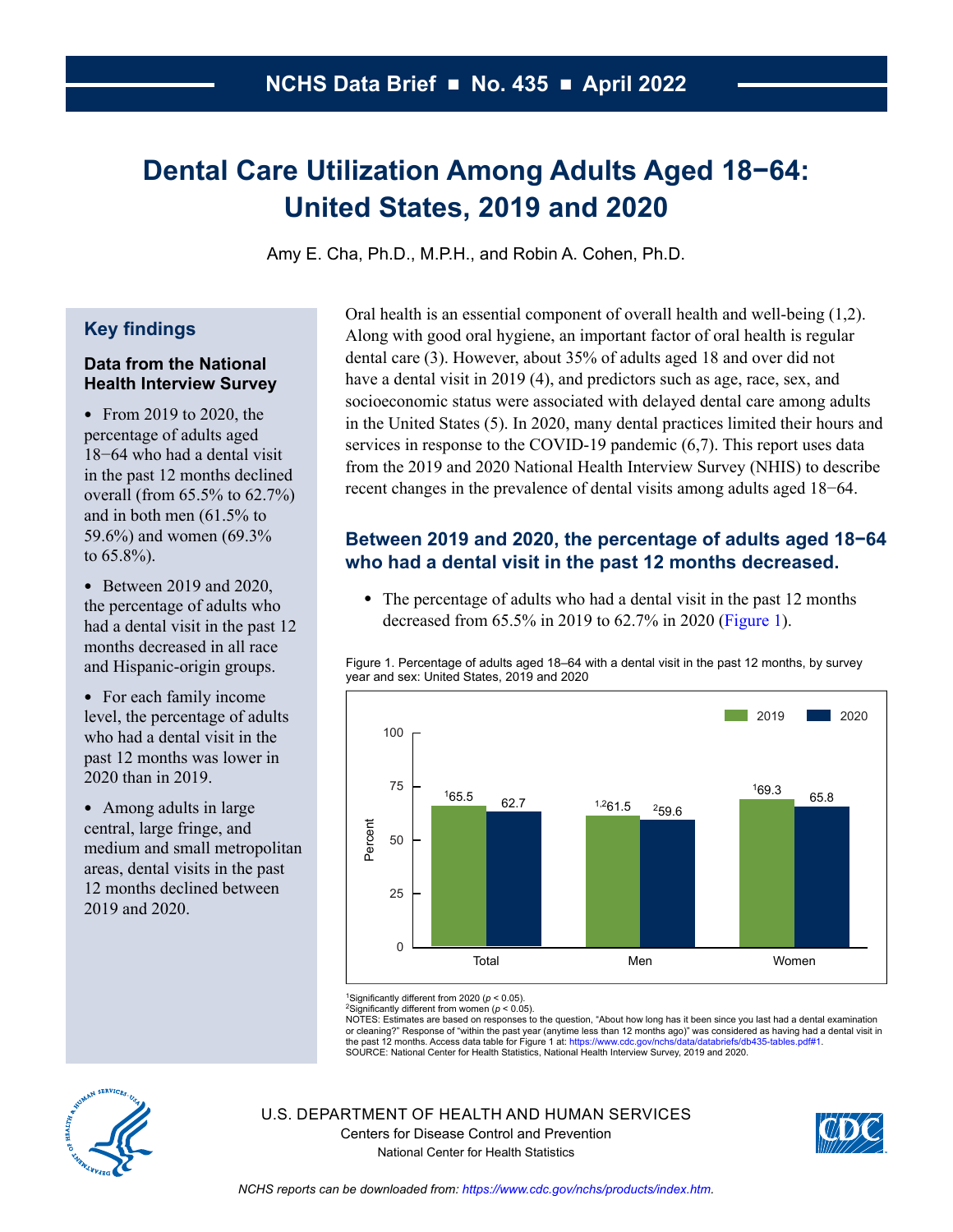- The percentage of adults who had a dental visit decreased in both men (from 61.5% to 59.6%) and women (69.3% to 65.8%).
- In both 2019 and 2020, women were more likely than men to have had a dental visit.

# **Between 2019 and 2020, the percentage of adults aged 18−64 who had a dental visit in the past 12 months decreased among all race and Hispanicorigin groups.**

- From 2019 to 2020, the percentage of adults who had a dental visit in the past 12 months declined among Hispanic (from 58.6% to 55.3%), non-Hispanic White (68.3% to 66.6%), non-Hispanic Black (61.1% to 56.8%), non-Hispanic Asian (70.1% to 64.3%), and non-Hispanic other and multiple race (60.1% to 52.8%) adults [\(Figure 2\)](#page-1-0).
- In 2019 and 2020, non-Hispanic White and non-Hispanic Asian adults were more likely to have had a dental visit than Hispanic, non-Hispanic Black, and non-Hispanic adults of other and multiple races.

<span id="page-1-0"></span>Figure 2. Percentage of adults aged 18−64 with a dental visit in the past 12 months, by survey year and race and ethnicity: United States, 2019 and 2020



1Significantly different from 2020 (*p* < 0.05).

5Significantly different from non-Hispanic other and multiple race adults for both 2019 and 2020 (*p* < 0.05).

NOTES: Estimates are based on responses to the question, "About how long has it been since you last had a dental examination or cleaning?" Response of "within the past year (anytime less than 12 months ago)" was considered as having had a dental visit in the past 12 months. Access data table for Figure 2 at:

SOURCE: National Center for Health Statistics, National Health Interview Survey, 2019 and 2020.

<sup>2</sup>Significantly different from non-Hispanic White adults for both 2019 and 2020 (*p* < 0.05).

<sup>3</sup>Significantly different from non-Hispanic Asian adults for both 2019 and 2020 (*p* < 0.05). 4Significantly different from non-Hispanic Black adults for both 2019 and 2020 (*p* < 0.05).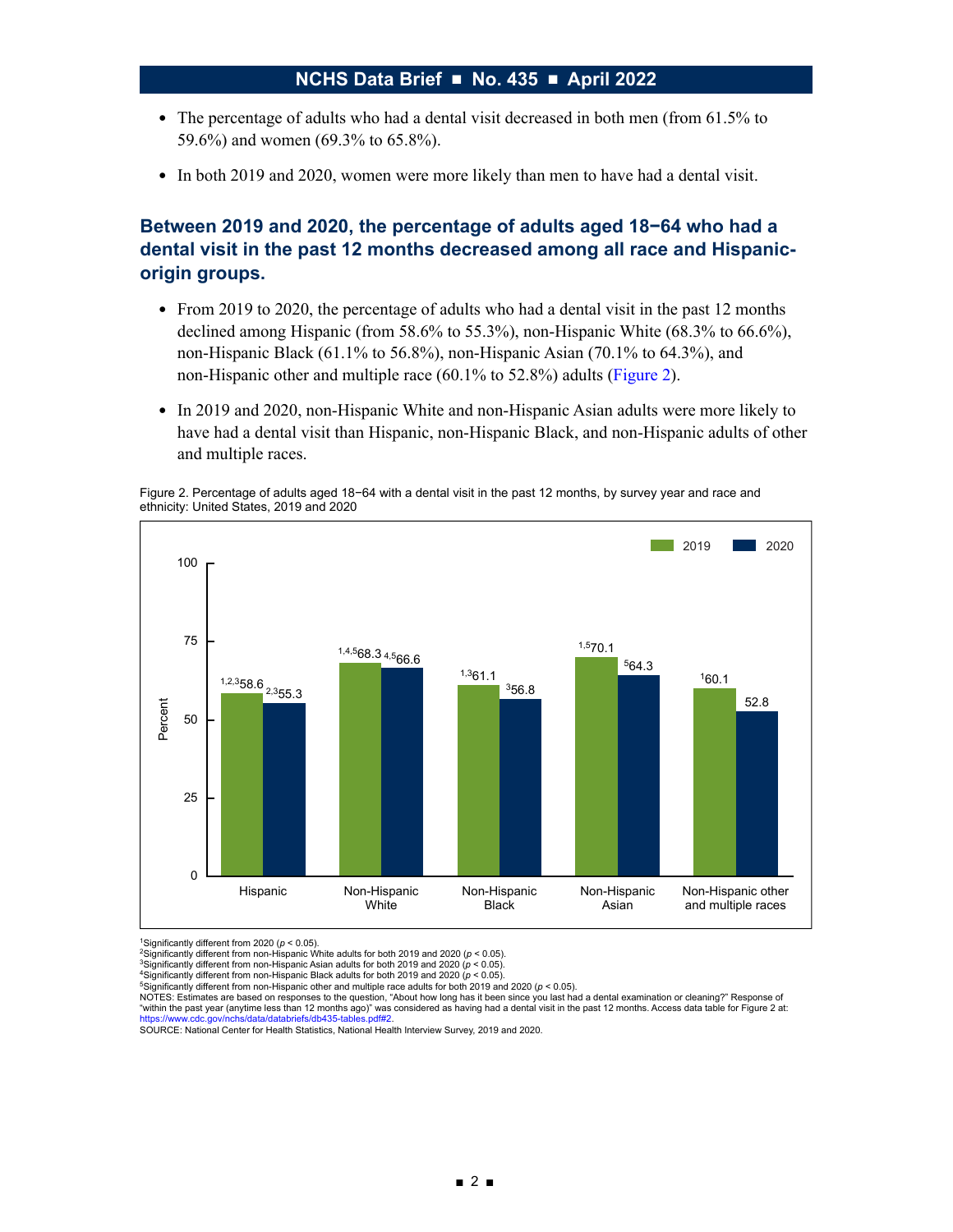#### **Between 2019 and 2020, the percentage of adults who had a dental visit in the past 12 months decreased in all family income levels.**

- From 2019 to 2020, the percentage of adults aged 18−64 who had a dental visit in the past 12 months decreased among those with family income less than 100% of the federal poverty level (FPL) (from 49.8% to 45.7%), 100% to less than 200% of FPL (50.6% to 47.1%), 200% to less than or equal to 400% of FPL (62.9% to 59.1%), and greater than 400% of FPL (78.8% to 76.0%) [\(Figure 3\)](#page-2-0).
- In both 2019 and 2020, the percentage of adults who had a dental visit was similar between those with family income less than 100% of FPL and 100% to less than 200% of FPL and then increased with increasing family income.

Figure 3. Percentage of adults aged 18−64 with a dental visit in the past 12 months, by survey year and family income as a percentage of the federal poverty level: United States, 2019 and 2020

<span id="page-2-0"></span>

1Significantly different from 2020 (*p* < 0.05).

2Significant quadratic trend by FPL for both 2019 and 2020 (*p* < 0.05).

NOTES: FPL is federal poverty level. Estimates are based on responses to the question, "About how long has it been since you last had a dental examination or cleaning?" Response of "within the past year (anytime less than 12 months ago)" was considered as having had a dental visit in the past 12 months. Access data<br>table for Figure 3 at: https://www.cdc.gov/nchs/data/databriefs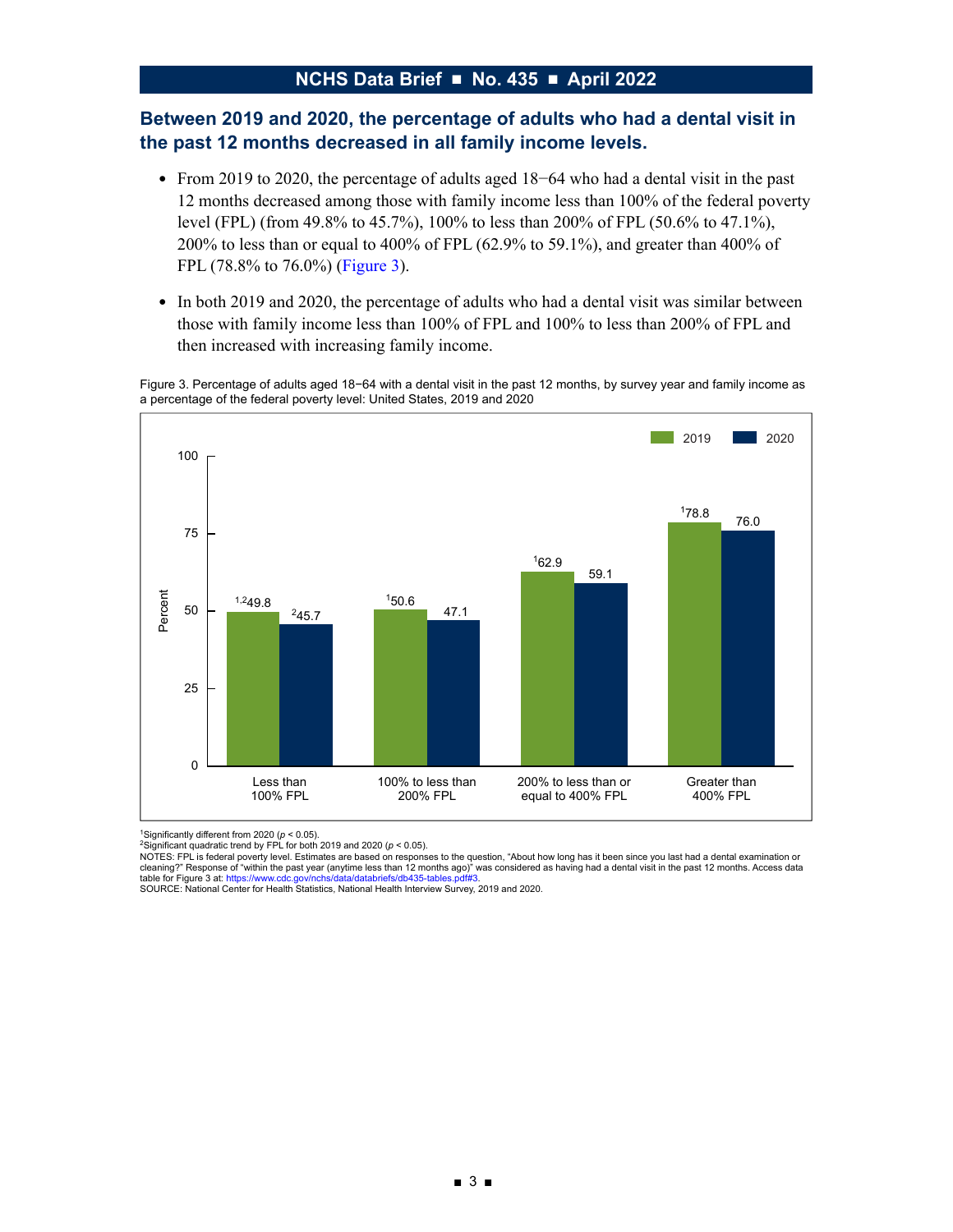#### **Between 2019 and 2020, the percentage of adults who had a dental visit in the past 12 months decreased in all urban and rural areas.**

- From 2019 to 2020, the percentage of adults aged 18−64 who had a dental visit in the past 12 months decreased among those residing in large central metropolitan (from 66.9% to 63.8%), large fringe metropolitan (68.8% to 65.5%), and medium and small metropolitan (64.7% to 62.3%) areas [\(Figure 4\)](#page-3-0). The observed difference within nonmetropolitan areas, from 57.6% in 2019 to 55.5% in 2020, was not significant.
- In both 2019 and 2020, the percentage of adults who had a dental visit remained consistent between large central metropolitan areas and large fringe metropolitan areas and decreased as urbanization level decreased, from large fringe metropolitan areas to nonmetropolitan areas.

Figure 4. Percentage of adults aged 18–64 with a dental visit in the past 12 months, by survey year and urbanicity: United States, 2019 and 2020

<span id="page-3-0"></span>

1Significantly different from 2020 (*p* < 0.05).

2Significant quadratic trend by urbanicity classification for both 2019 and 2020 (*p* < 0.05).

NOTES: Estimates are based on responses to the question, "About how long has it been since you last had a dental examination or cleaning?" Response of "within the past year (anytime less than 12 months ago)" was considered as having had a dental visit in the past 12 months. Access data table for Figure 4 at:

[https://www.cdc.gov/nchs/data/databriefs/db435-tables.pdf#4.](https://www.cdc.gov/nchs/data/databriefs/db435-tables.pdf#4)<br>SOURCE: National Center for Health Statistics, National Health Interview Survey, 2019 and 2020.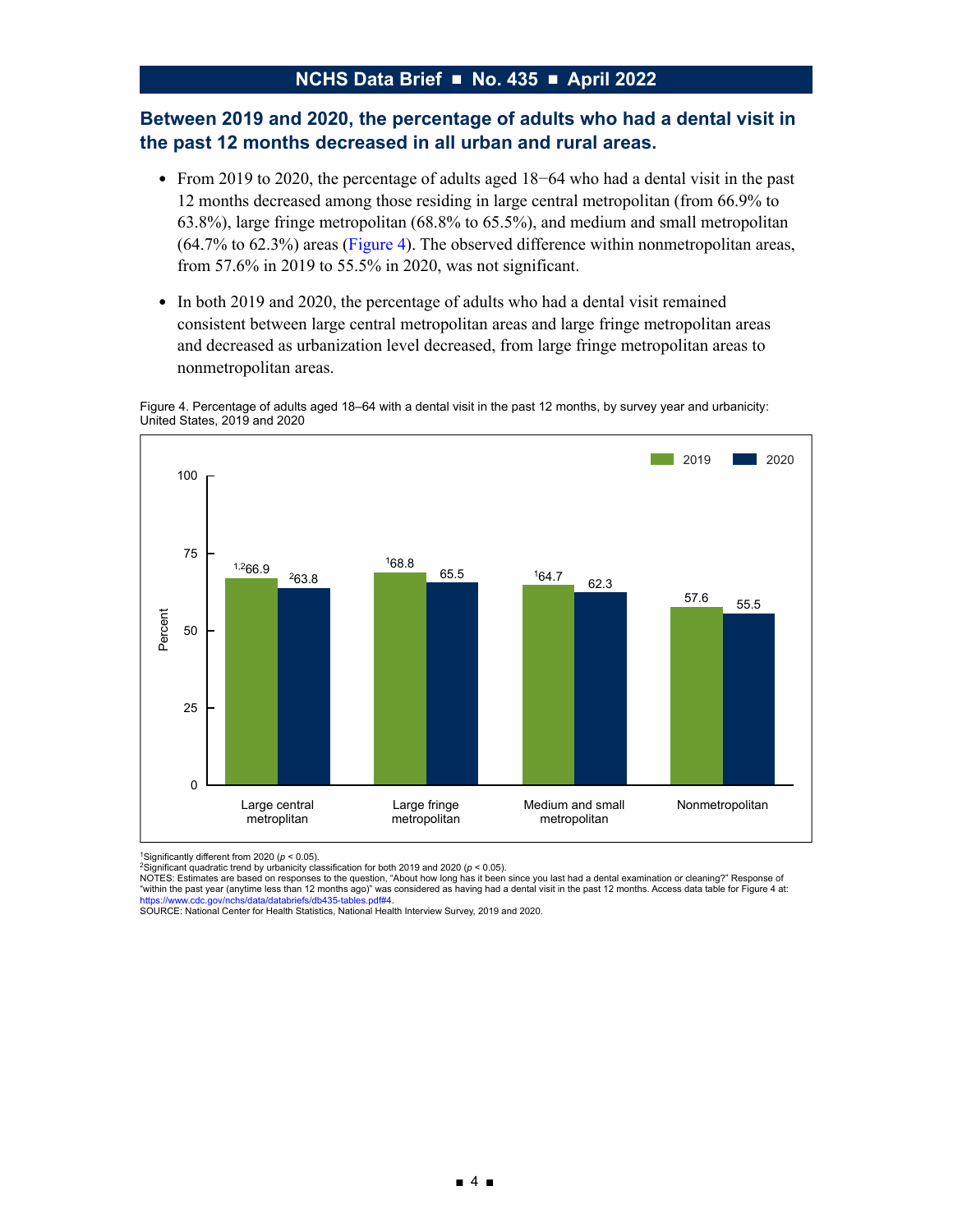#### **Summary**

This report examined changes in dental care utilization among adults aged 18−64 from 2019 to 2020. The percentage of adults with a dental visit in the past 12 months decreased overall as well as by sex, race and ethnicity, and family income. Among adults, fewer dental visits were reported in 2020 than in 2019 across all family income levels. Also, a positive trend was observed between the percentage of adults who had a dental visit in the past 12 months and family income as a percentage of FPL in both years. Adults who reside in metropolitan areas were less likely to have had a dental visit in 2020 compared with 2019.

A previous study reported several predictors of unmet dental need among adults in the United States (5). Therefore, the decline in dental visits between 2019 and 2020 may be attributable to other factors in addition to the impact of the COVID-19 pandemic.

#### **Definitions**

Dental visit in the past 12 months: Estimates are based on responses to the question, "About how long has it been since you last had a dental examination or cleaning?" A response of "within the past year (anytime less than 12 months ago)" was considered as having had a dental visit in the past 12 months.

Family income as a percentage of FPL: Based on the federal poverty level, which was derived from the family's income in the previous calendar year and family size using the U.S. Census Bureau's poverty thresholds (8). The 2019 and 2020 NHIS imputed income files were used to create the poverty levels (9).

Race and ethnicity: Race and ethnicity were shown for five specific groups: Hispanic, non-Hispanic White, non-Hispanic Black, non-Hispanic Asian, and non-Hispanic other and multiple races. People categorized as Hispanic may be of any race or combination of races. People categorized as non-Hispanic White, non-Hispanic Black, and non-Hispanic Asian indicated one race only. Non-Hispanic other and multiple races (includes those who did not identify as White, Black, Asian, or Hispanic, or who identified as more than one race) are combined into one category.

Urbanicity: Urbanicity was categorized by collapsing the 2013 National Center for Health Statistics (NCHS) Urban–Rural classification scheme for counties (10) into four categories: large central metropolitan, large fringe metropolitan, medium and small metropolitan counties, and nonmetropolitan (counties in micropolitan statistical areas and nonmetropolitan counties).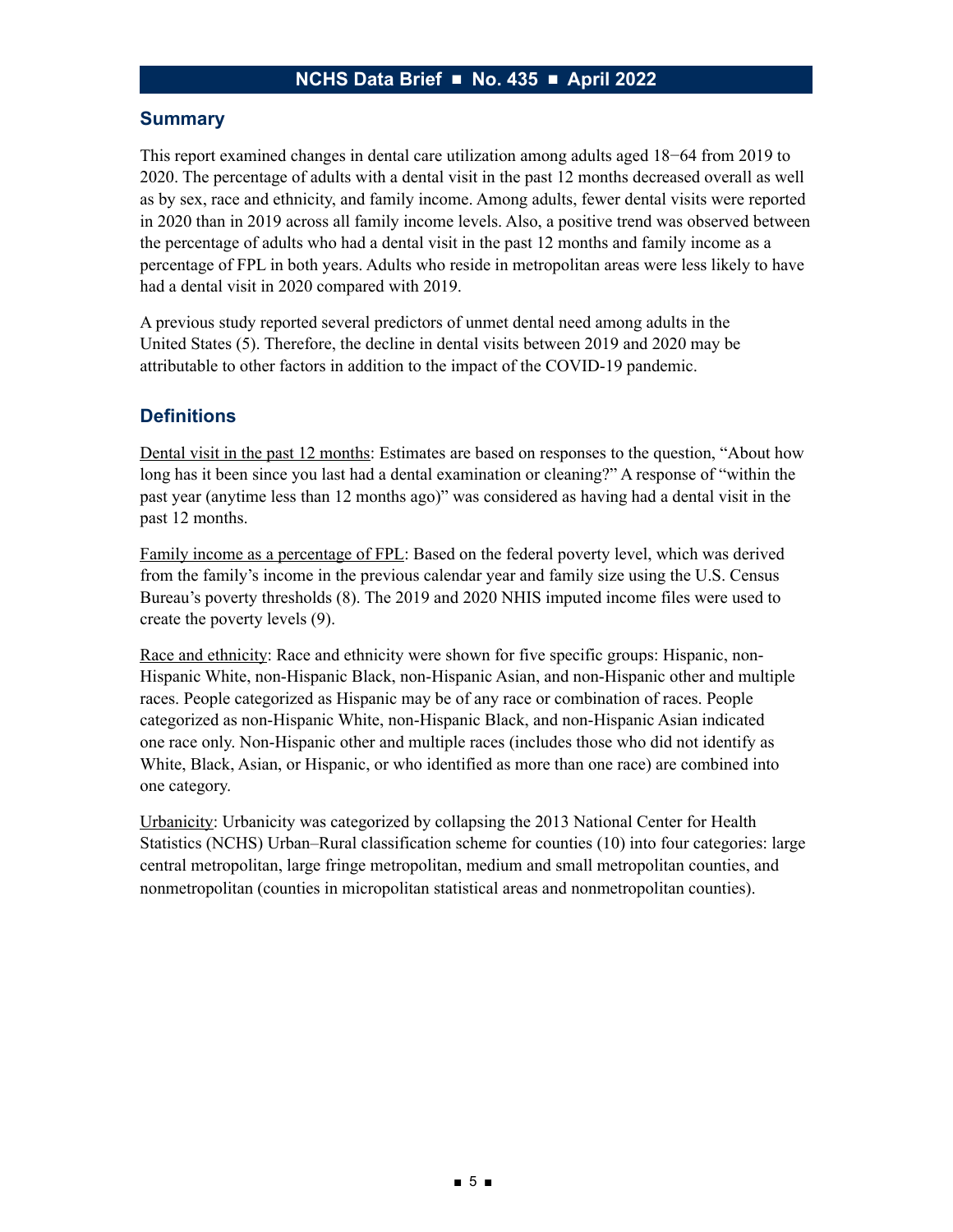#### **Data source and methods**

Data from the 2019 and 2020 NHIS were used for this analysis. NHIS is a nationally representative household survey of the U.S. civilian noninstitutionalized population. The survey is conducted continuously throughout the year by NCHS. Due to the COVID-19 pandemic, data collection procedures in 2020 were disrupted, and from April through June all interviews were conducted by telephone only, and from July through December interviews were attempted by telephone first, with follow-ups to complete interviews by personal visit. Information on dental visits was collected during the Sample Adult interview. For more information about NHIS, visit: [https://www.cdc.gov/nchs/nhis.](https://www.cdc.gov/nchs/nhis)

Point estimates and the corresponding variances were calculated using SAS-callable SUDAAN software (11) to account for the complex sample design of NHIS. All estimates in this report met NCHS standards of reliability as specified in "National Center for Health Statistics Data Presentation Standards for Proportions" (12). Tests for trend were evaluated using orthogonal polynomials in logistic regression. Differences between percentages were evaluated using twosided significance tests at the 0.05 level.

#### **About the authors**

Amy E. Cha and Robin A. Cohen are with the National Center for Health Statistics, Division of Health Interview Statistics.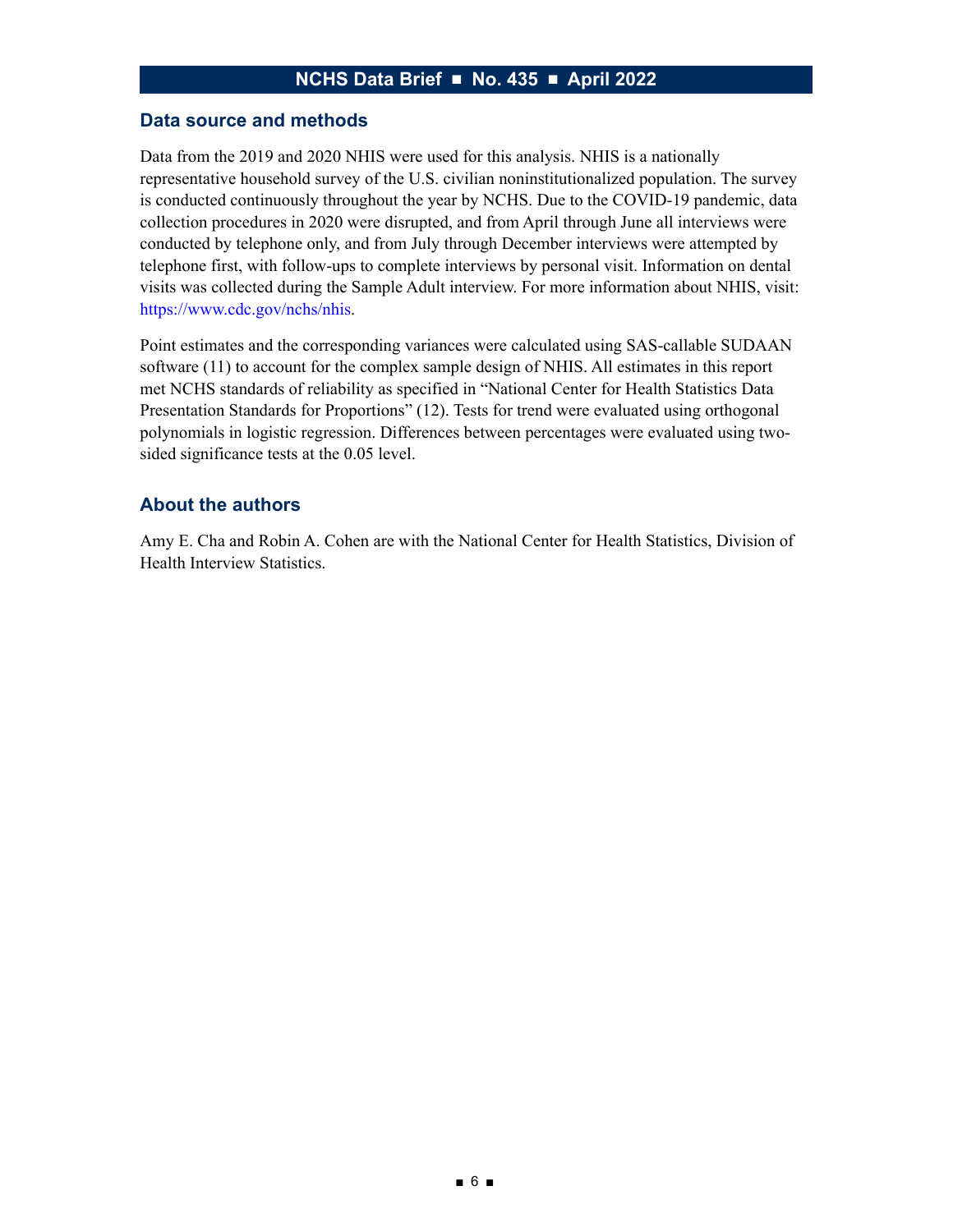#### **References**

1. U.S. Department of Health and Human Services. Oral Health. 2021. Available from: <https://www.healthypeople.gov/2020/leading-health-indicators/2020-lhi-topics/Oral-Health>.

2. National Center for Chronic Disease Prevention and Health Promotion. Adult oral health: Facts about adult oral health. 2020. Available from: [https://www.cdc.gov/oralhealth/basics/](https://www.cdc.gov/oralhealth/basics/adult-oral-health/index.html) [adult-oral-health/index.html.](https://www.cdc.gov/oralhealth/basics/adult-oral-health/index.html)

3. National Center for Chronic Disease Prevention and Health Promotion. Oral health tips: What can adults do to maintain good oral health? 2021. Available from: [https://www.cdc.gov/oralhealth/](https://www.cdc.gov/oralhealth/basics/adult-oral-health/tips.html) [basics/adult-oral-health/tips.html](https://www.cdc.gov/oralhealth/basics/adult-oral-health/tips.html).

4. National Center for Health Statistics. Percentage of having a dental exam or cleaning in the past 12 months for adults aged 18 and over, United States, 2019–2020. National Health Interview Survey. Generated interactively: January 18, 2022. Available from: [https://wwwn.cdc.gov/](https://wwwn.cdc.gov/NHISDataQueryTool/SHS_adult/index.html) [NHISDataQueryTool/SHS\\_adult/index.html](https://wwwn.cdc.gov/NHISDataQueryTool/SHS_adult/index.html).

5. Gaskin DJ, Zare H, McCleary R, Kanwar O, Davis AL. Predictors of unmet dental health needs in US adults in 2018: A cross-sectional analysis. JDR Clin Trans Res. 2021. DOI: [https://](https://doi.org/10.1177/23800844211035669) [doi.org/10.1177/23800844211035669.](https://doi.org/10.1177/23800844211035669)

6. American Dental Association. ADA recommending dentists postpone elective procedures. ADA News. 2020. Available from: [https://www.ada.org/publications/ada-news/2020/march/](https://www.ada.org/publications/ada-news/2020/march/ada-recommending-dentists-postpone-elective-procedures) [ada-recommending-dentists-postpone-elective-procedures](https://www.ada.org/publications/ada-news/2020/march/ada-recommending-dentists-postpone-elective-procedures).

7. American Dental Association. HPI poll examines impact of COVID-19 on dental practices. ADA News. 2020. Available from: [https://www.ada.org/publications/ada-news/2020/april/](https://www.ada.org/publications/ada-news/2020/april/hpi-poll-examines-impact-of-covid-19-on-dental-practices) [hpi-poll-examines-impact-of-covid-19-on-dental-practices](https://www.ada.org/publications/ada-news/2020/april/hpi-poll-examines-impact-of-covid-19-on-dental-practices).

8. United States Census Bureau. Poverty thresholds. Available from: [https://www.census.gov/](https://www.census.gov/data/tables/time-series/demo/income-poverty/historical-poverty-thresholds.html) [data/tables/time-series/demo/income-poverty/historical-poverty-thresholds.html.](https://www.census.gov/data/tables/time-series/demo/income-poverty/historical-poverty-thresholds.html)

9. National Center for Health Statistics. Multiple imputation of family income in 2019 National Health Interview Survey: Methods. 2020. Available from: https://ftp.cdc.gov/pub/Health [Statistics/NCHS/Dataset\\_Documentation/NHIS/2019/NHIS2019-imputation-techdoc-508.pdf.](https://ftp.cdc.gov/pub/Health_Statistics/NCHS/Dataset_Documentation/NHIS/2019/NHIS2019-imputation-techdoc-508.pdf)

10. Ingram DD, Franco SJ. 2013 NCHS urban–rural classification scheme for counties. National Center for Health Statistics. Vital Health Stat 2(166). 2014. Available from: [https://www.cdc.gov/](https://www.cdc.gov/nchs/data/series/sr_02/sr02_166.pdf) [nchs/data/series/sr\\_02/sr02\\_166.pdf.](https://www.cdc.gov/nchs/data/series/sr_02/sr02_166.pdf)

11. RTI International. SUDAAN (Release 11.0.3) [computer software]. 2018.

12. Parker JD, Talih M, Malec DJ, Beresovsky V, Carroll M, Gonzalez JF Jr, et al. National Center for Health Statistics data presentation standards for proportions. National Center for Health Statistics. Vital Health Stat 2(175). 2017. Available from: [https://www.cdc.gov/nchs/data/](https://www.cdc.gov/nchs/data/series/sr_02/sr02_175.pdf) [series/sr\\_02/sr02\\_175.pdf.](https://www.cdc.gov/nchs/data/series/sr_02/sr02_175.pdf)